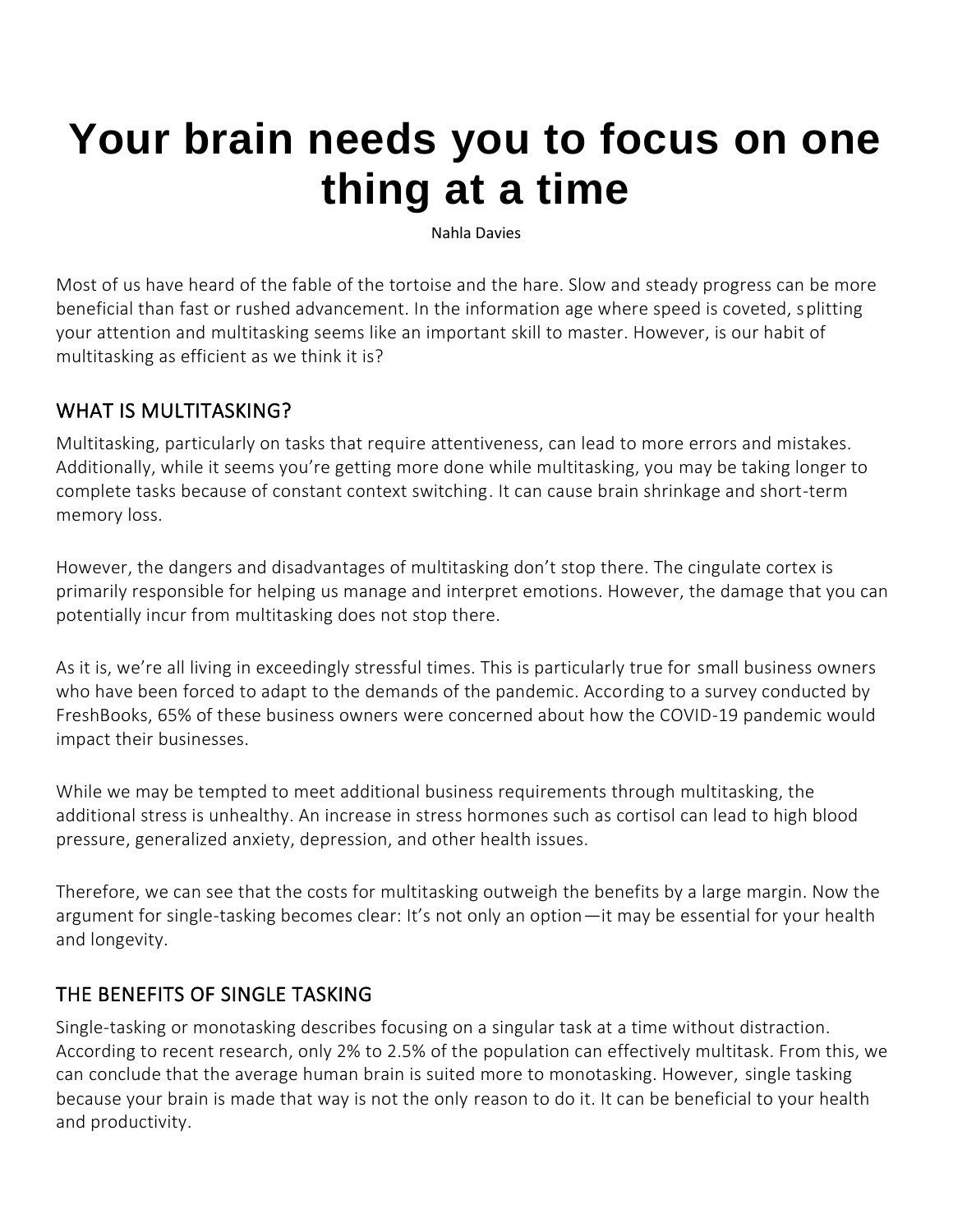Nevertheless, some of single tasking's [key benefits](https://www.verywellmind.com/single-tasking-for-productivity-and-stress-management-3144753) include:

- May increase retention of information
- Decreases errors and mistakes
- Increases productivity
- Lowers stress
- Encourages a flow state
- May increase overall wellbeing
- Reduces frequency of directed attention fatigue
- Increases mindfulness

Additionally, single tasking can be highly beneficial to those who suffer from impaired executive functioning due to conditions such as traumatic brain injury (TBI), attention deficit hyperactivity disorder (ADHD), and autism spectrum disorder (ASD). In fact, most coaches, therapists, and teachers employ some of the tools and principles you'll find further down this guide.

However, even neurotypical or people without certain disabilities can benefit from single tasking. Although it's important to note that optimal monotasking takes practice to master, especially if you've spent years multitasking. You'll need to integrate its principles into your daily work and home life. Breaking old habits and replacing them with new ones [can be an arduous task.](https://www.psychologytoday.com/us/blog/all-about-addiction/201903/why-is-it-so-hard-change-bad-habits) As such, we advise that you implement a few tools and techniques to help you along the way.

# THE BEST TOOLS, TRICKS, AND TIPS FOR SINGLE-TASKING

You can obviously learn how to single-task on your own. After all, it's just a matter of engrossing yourself into a single activity at a time, right? No, most people will find it hard to cut off distractions and concentrate on a single task. In this section of the guide, we'll explore the top three best tips and tools to increase your productivity through single tasking.

### 1. *Tailor your browser*

Thanks to the advent and popularization of cloud computing and software as a service (SaaS), most software is accessible through the internet. This makes your browser a portal to all sorts of tools and web applications. While this can be incredibly convenient, it can also be a curse. Thanks to multi-tabbing, browsers encourage multitasking. What's more, modern browsers feature notification messages that inform you when your favorite websites have new content.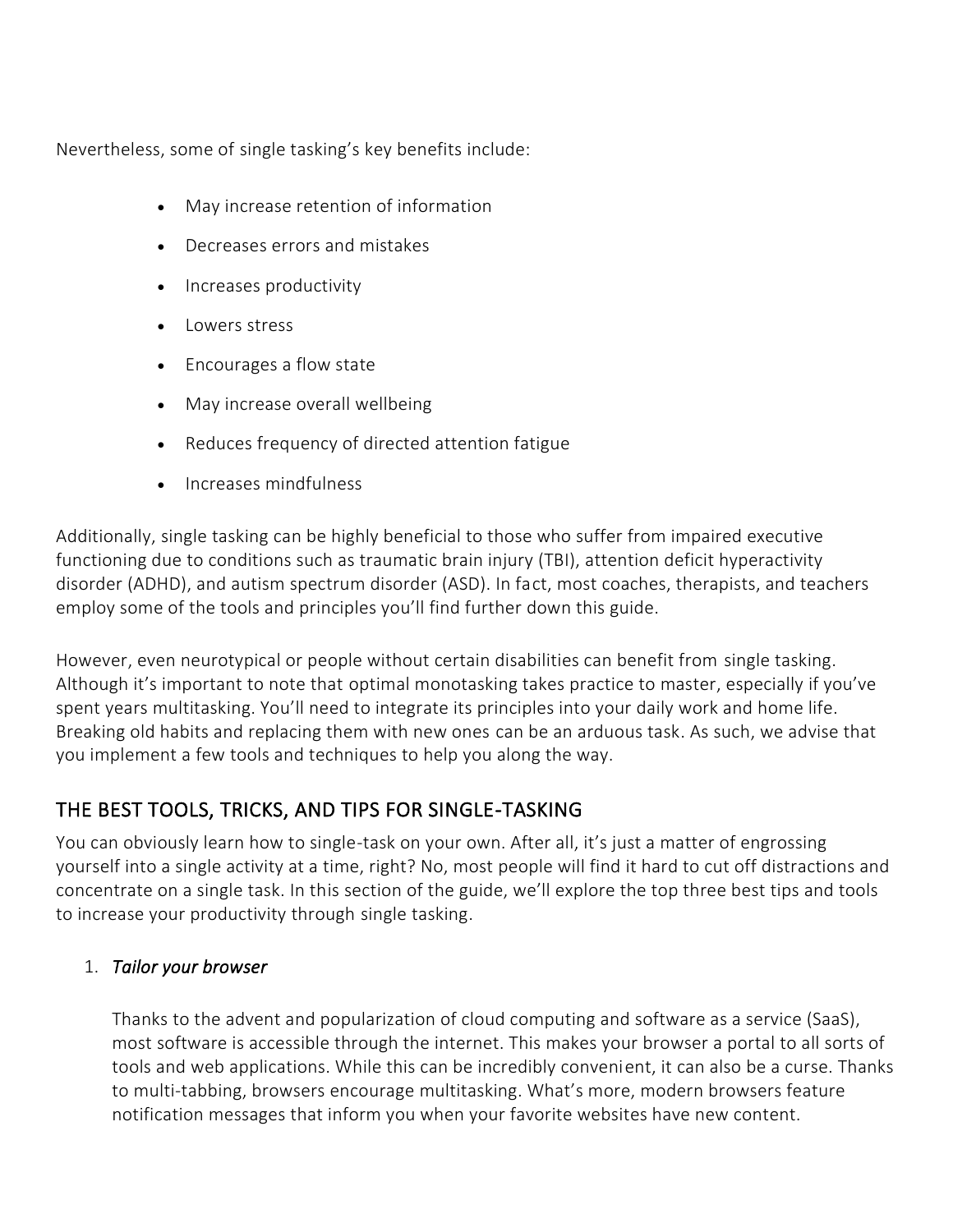People also tend to habituate themselves to using their web browsers for leisure. To be more efficient, we should compartmentalize work and play. This could mean blocking certain websites during working hours (or completely) or using web-based applications more conducive to singletasking. Nevertheless, here are a few things you can do to optimize your web browser for single tasking:

### 2. *Install a website-blocking extension*

While Facebook and Instagram can be used for professional and promotional purposes, getting lost in the social media rabbit hole is easy. The easiest and most effective way to block attention sapping and productivity-killing websites is with an extension for your browser.

The BlockSite extension is seemingly the most popular option. It's available to install from the Google Chrome Web Store and Firefox add-on website. You can create custom blocklists, schedule site blockings, access productivity reports, and initiate time interval blocking.

### 3. *Use and keep open only a single tab*

Single tabbing means only using one tab at a time. While it's a simple enough technique to apply, some people may find it harder to let go of all their tabs. You can ease yourself into single tabbing by slowly reducing the number of tabs you have opened concurrently each time you use your web browser. You can make it even easier for yourself by using extensions such as Limit Tabs for Firefox and xTab for Chrome. They allow you to limit the number of tabs that your browser can have opened at a time.

### 4. *Disable web push notifications*

Many websites have what is known as web push notifications, which typically inform you of new content or offers. They are a relatively recent invention. Nevertheless, they can be pretty distracting and annoying, especially if you have them enabled for almost every website you've visited. To encourage single-tasking, you need to eliminate as much distraction as possible. This means blocking all web push notifications from your web browser.

#### 5. *Remove unnecessary extensions*

Web browser [extensions can be useful](https://www.fastcompany.com/90294977/these-10-inspired-chrome-add-ons-will-change-the-way-you-work)—even for single-tasking. However, they can also clutter your taskbar and become distracting. Additionally, the more extensions you have, the more system resources your web browsers use. Although you can hide extensions from your taskbar, we suggest that you terminate or uninstall any unnecessary ones.

#### 6. *Replace your web browser*